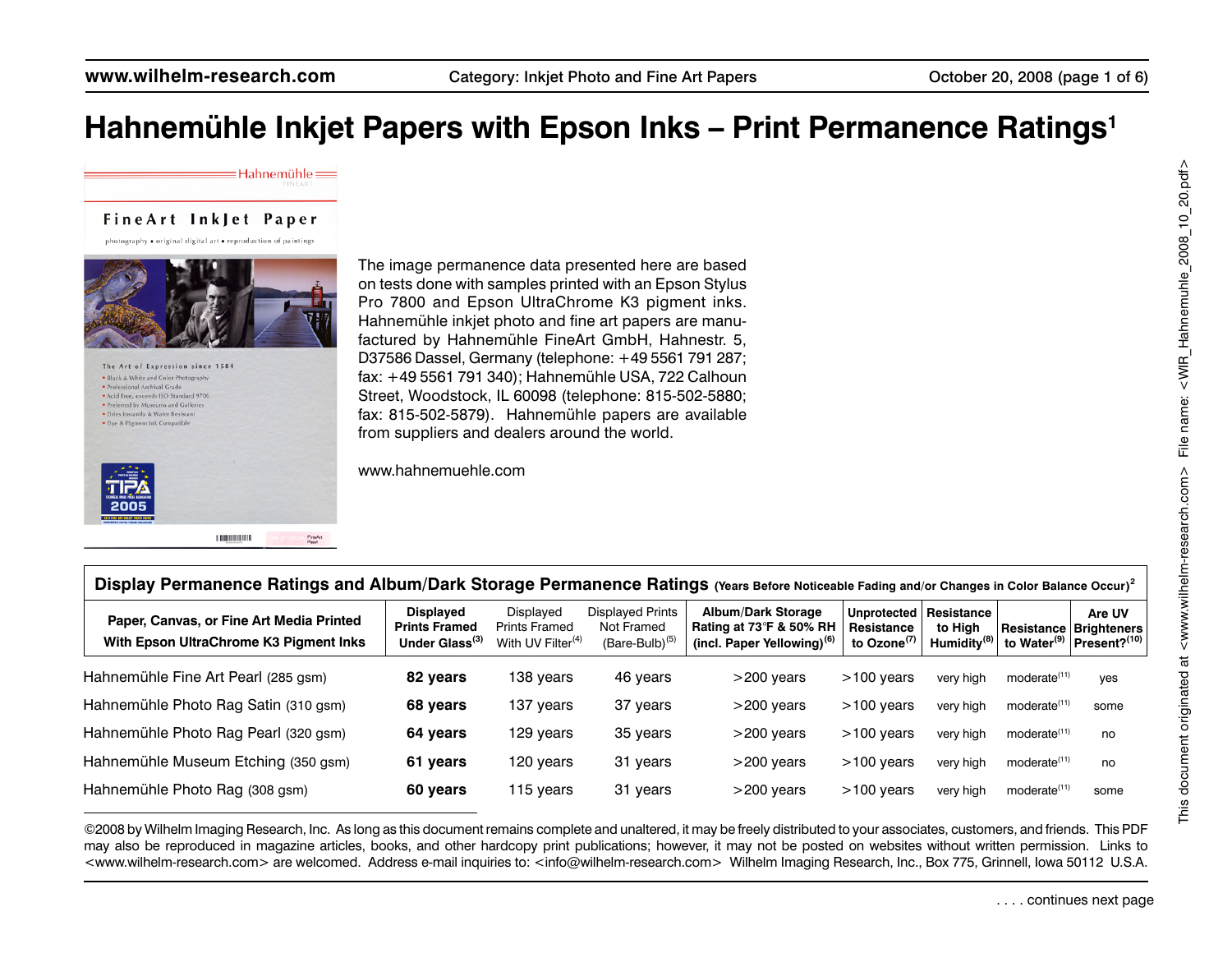#### **Notes on These Tests:**

- 1) The image permanence data presented here are based on tests done with samples printed with an Epson Stylus Pro 7800 and Epson UltraChrome K3 pigmented inks. Hahnemühle inkiet photo and fine art papers are manufactured by Hahnemühle FineArt GmbH, Hahnestr. 5, D37586 Dassel, Germany (telephone: +49 5561 791 287; fax: +49 5561 791 340); Hahnemühle USA, 722 Calhoun Street, Woodstock, IL 60098 (telephone: 815-502-5880; fax: 815-502-5879). Hahnemühle papers are available from suppliers and dealers around the world. www.hahnemuehle.com
- 2) Display Permanence Ratings (DPR) are based on accelerated light stability tests conducted at 35 klux with glass-filtered cool white fluorescent illumination with the sample plane air temperature maintained at 24°C and 60% relative humidity. Data were extrapolated to a display condition of 450 lux for 12 hours per day using the Wilhelm Imaging Research, Inc. "Visually-Weighted Endpoint Criteria Set v3.0." and represent the years of display for easily noticeable fading, changes in color balance, and/or staining to occur. See: Henry Wilhelm, "How Long Will They Last? An Overview of the Light-Fading Stability of Inkjet Prints and Traditional Color Photographs," *IS&T's 12th International Symposium on Photofinishing Technologies,* sponsored by the Society for Imaging Science and Technology, Orlando, Florida, February 2002: *<www.wilhelm-research.com> <Wilhelm \_IS&T\_Paper\_Feb\_2002.pdf>.* For a study of endpoint criteria correlation with human observers, see: Yoshihiko Shibahara, Makoto Machida, Hideyasu Ishibashi, and Hiroshi Ishizuka, "Endpoint Criteria for Print Life Estimation," *Final Program and Proceedings: IS&T's NIP20 International Conference on Digital Printing Technologies,* pp. 673–679, sponsored by the Society for Imaging Science and Technology, Salt Lake City, Utah, November 2004.

See also: Henry Wilhelm, "A Review of Accelerated Test Methods for Predicting the Image Life of Digitally-Printed Photographs – Part II," *Final Program and Proceedings: IS&T's NIP20 International Conference on Digital Printing Technologies,* pp. 664–669, sponsored by the Society for Imaging Science and Technology, Salt Lake City, Utah, November 2004. Also available, with *color illustrations: <www.wilhelm-research.com> <WIR\_IST\_2004\_11\_HW.pdf>.* High-intensity light fading reciprocity failures in these tests are assumed to be zero. Illumination conditions in homes, offices, museums, and galleries do vary, however, and color images will last longer when displayed under lower light levels; likewise, the life of prints will be shortened when displayed under illumination that is more intense than 450 lux. Ink and paper combinations that have not reached a fading or color balance failure point after the equivalent of 100 years of display are given a rating of "more than 100 years" until such time as meaningful dark stability data are available (see discussion in No. 5 below).

**Table 1. "Standard" Home Display Illumination Levels Used by Printer, Ink, and Photo Paper Manufacturers**

| 120 lux/12 hrs/day | 450 lux or 500 lux/10 hrs/day or 12 hrs/day                                                                                                                                                                                                                                                   |
|--------------------|-----------------------------------------------------------------------------------------------------------------------------------------------------------------------------------------------------------------------------------------------------------------------------------------------|
| Kodak              | Fuji<br>Hewlett-Packard<br>Epson<br>Canon<br>Lexmark<br>Harman Technology<br>Konica Minolta<br>Agfa-Gevaert<br><b>DuPont</b><br>Ferrania<br>InteliCoat<br>Somerset<br>Arches<br>LexJet<br>Lyson<br>Luminos<br>Hahnemuhle<br><b>Premier Imaging Products</b><br>American Inkjet<br>MediaStreet |

Eastman Kodak is the only company in the world that bases its home displaylife calculations on 120 lux/12 hours per day, rather than 450 lux/12 hours per day. Some of Kodak's display-life predictions for Kodak Ultima Picture Paper are *almost 15X* longer than the predictions obtained in the more conservative tests conducted by WIR for this ink/media combination, and can be accounted for by differences in the two test methodologies. For example, Kodak uses 80 klux UVfiltered cool white fluorescent illumination; WIR uses 35 klux glass-filtered cool white fluorescent illumination. Kodak uses a starting density for fading measurements of only 1.0; WIR uses starting densities of both 0.6 and 1.0. Kodak uses the "ISO Illustrative" endpoint criteria set; WIR uses the visually-weighted WIR Endpoint Criteria Set v3.0. Kodak's display environment light exposure assumption for calculating display life is 120 lux for 12 hours per day (UV filtered); WIR uses 450 lux for 12 hours per day (glass filtered). Kodak maintains 50% RH in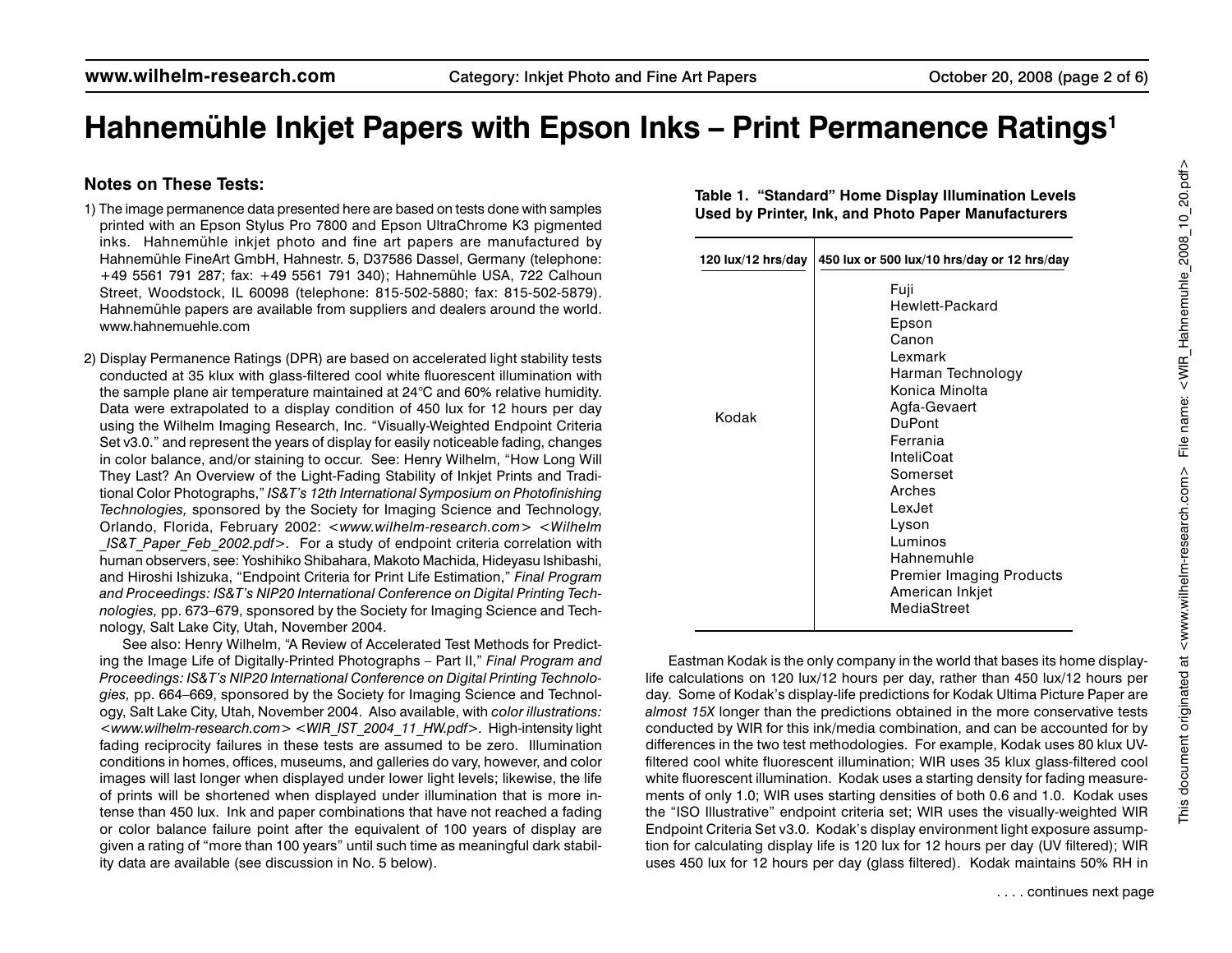**Notes on These Tests (continued from previous page):**

**Table 2. Filtration Conditions Used by Printer, Ink, and Paper Manufacturers with CW Fluorescent Illumination**

| <b>UV Filter</b> |
|------------------|
| Kodak            |

their accelerated tests; WIR uses 60% RH. Key aspects of Kodak's test methodology and assumptions for calculation of "years of display" are also very different from those used by most other manufacturers of printers, inks, and media. The display lux level assumption of 120 lux (see Table 1) alone makes Kodak's display-life predictions 3.75X greater than the display-life predictions provided by other manufacturers and by WIR. With many ink/media combinations, Kodak's use of a UV filter instead of the glass filter used by other companies in accelerated light fading tests (see Table 2) further increases Kodak's display-life predictions. For a description of the Kodak tests, see: D. E. Bugner, C. E. Romano, G. A. Campbell, M. M. Oakland, R. J. Kapusniak, L. L. Aquino, and K. E. Maskasky, "The Technology Behind the New KODAK Ultima Picture Paper – Beautiful Inkjet Prints that Last for Over 100 Years," *Final Program and Advanced Printing of Paper Summaries – IS&T's 13th International Symposium on Photofinishing Technology,* pp. 38–43, Las Vegas, Nevada, February 8, 2004. See also: D. E. Bugner, C. E. Romano, G. A. Campbell, M. M. Oakland, R. J. Kapusniak, L. L. Aquino, and K. E. Maskasky, *The Technology Behind the New Kodak Ultima Picture Paper – Beautiful Inkjet Prints that Last for Over 100 Years – Update – May 8, 2004,* Eastman Kodak Company, Rochester, New York. Available as a PDF file from <www.kodak.com>. Together with Kodak's own test data, the articles also include light stability data for Kodak Ultima Picture Paper obtained from ongoing tests conducted by the Image Permanence Institute at the Rochester Institute of Technology (Rochester, New York), and from Torrey Pines Research (Torrey Pines, California). The tests were conducted using the Kodak test procedures and included the use of a UV filter with cool white fluorescent illumination; the Image Permanence Institute and Torrey Pines Research also based print-life calculations on 120 lux for 12 hours per day.

- 3) In typical indoor situations, the "Displayed Prints Framed Under Glass" test condition is considered the single most important of the three display conditions listed. *All* prints intended for long-term display should be framed under glass or plastic to protect them from staining, image discoloration, and other deterioration caused by prolonged exposure to cigarette smoke, cooking fumes, insect residues, and other airborne contaminants; this precaution applies to traditional silver-halide black-and-white and color photographs, as well as inkjet, dye-sub, and other types of digital prints.
- 4) Displayed prints framed with ultraviolet filtering glass or ultraviolet filtering plastic sheet generally last longer than those framed under ordinary glass. How much longer depends upon the specific print material and the spectral composition of the illuminate, with some ink/paper combinations benefitting a great deal more than others. Some products may even show reduced life when framed under a UV filter because one of the image dyes or pigments is disproportionately protected from fading caused by UV radiation and this can result in more rapid changes in color balance than occur with the glass-filtered and/or the bare-bulb illumination conditions. For example, if a UV filter protects the cyan and magenta inks much more than it protects the yellow ink in a particular ink/media combination, the color balance of the image may shift toward blue more rapidly than it does when a glass filter is used (in which case the fading rates of the cyan, magenta, and yellow dyes or pigments are more balanced in the neutral scale). Keep in mind, however, that the major cause of fading with most digital and tradi-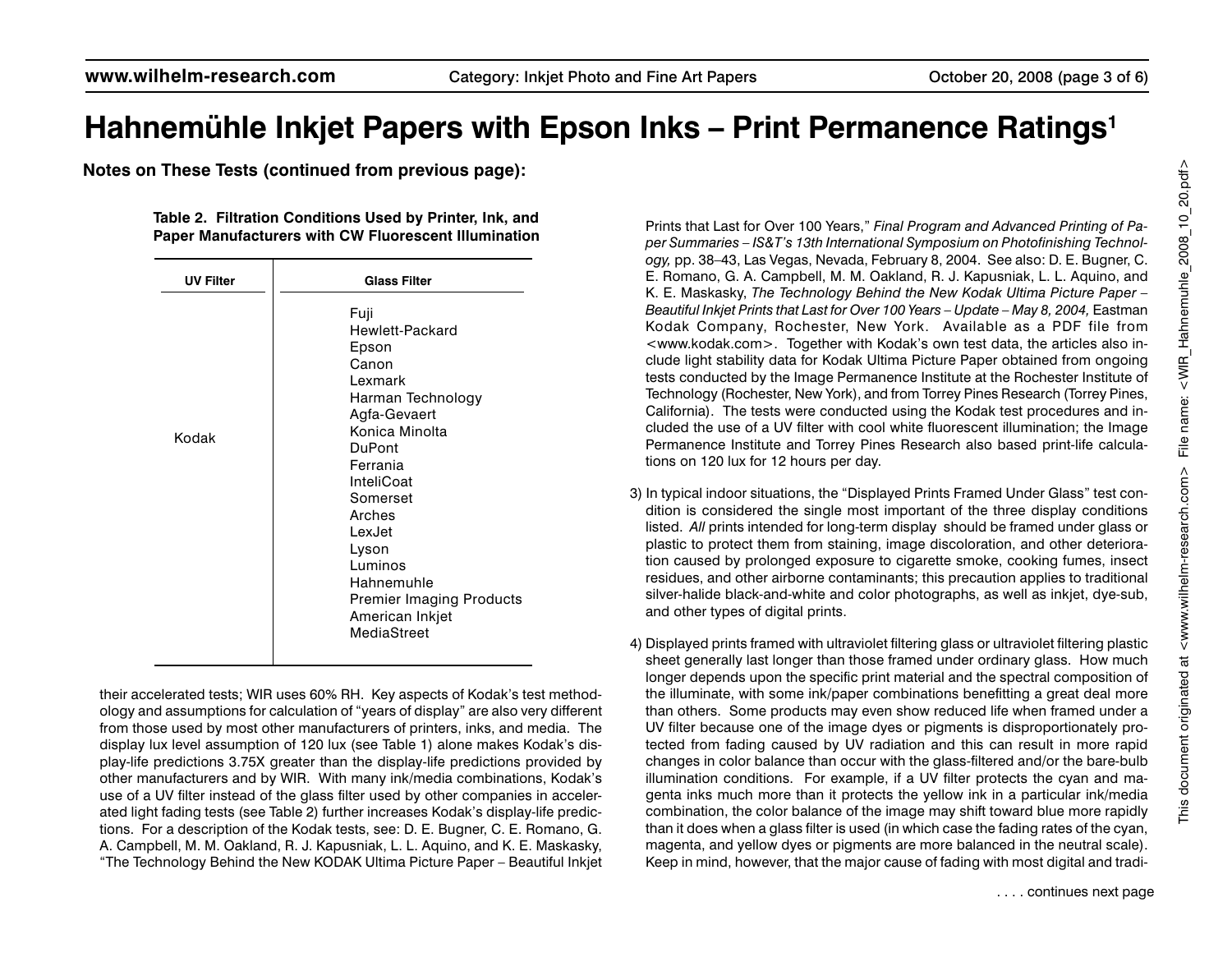**Notes on These Tests (continued from previous page):**

tional color prints in indoor display conditions is visible light and although a UV filter may slow fading, it will not stop it. For the display permanence data reported here, Acrylite OP-3 acrylic sheet, a "museum quality" UV filter supplied by Cyro Industries, was used.

5) Illumination from bare-bulb fluorescent lamps (with no glass or plastic sheet between the lamps and prints) contains significant UV emissions at 313nm and 365nm which, with most print materials, increases the rate of fading compared with fluorescent illumination filtered by ordinary glass (which absorbs UV radiation with wavelengths below about 330nm). Some print materials are affected greatly by UV radiation in the 313–365nm region, and others very little.

"Gas fading" is another potential problem when prints are displayed unframed, such as when they are attached to kitchen refrigerator doors with magnets, pinned to office walls, or displayed inside of fluorescent illuminated glass display cases in schools, stores, and offices. Field experience has shown that, as a class of media, microporous "instant dry" papers used with dye-based inkjet inks can be very vulnerable to gas fading when displayed unframed and/or stored exposed to the open atmosphere where even very low levels of ozone and certain other air pollutants are present. Resistance to ozone exposure varies considerably, depending on the specific type and brand of dye-based inks and photo paper. In some locations, displayed unframed prints made with certain types of microporous papers and dye-based inks have suffered from extremely rapid image deterioration. This type of premature ink fading is not caused by exposure to light. Polluted outdoor air is the source of most ozone found indoors in homes, offices and public buildings. Ozone can also be generated indoors by electrical equipment such as electrostatic air filters ("electronic dust precipitators") that may be part of heating and air conditioning systems in homes, office buildings, restaurants, and other public buildings to remove dust, tobacco smoke, etc. Electrostatic air filtration units are also supplied as small "tabletop" devices.

Potentially harmful pollutants may be found in combustion products from gas stoves; in addition, microscopic droplets of cooking oil and grease in cooking fumes can damage unframed prints. Because of the wide range of environmental conditions in which prints may be displayed or stored, the data given here will be limited by the "Unprotected Resistance to Ozone" ratings. That is, when ozone resistance tests are complete, in cases where the "Unprotected Resistance to Ozone" predictions are less than the "Display Permanence Ratings" for displayed prints that are NOT framed under glass (or plastic), and are therefore exposed to circulating ambient air, the "Display Permanence Ratings" will be reduced to the same number of years given for "Unprotected Resistance to Ozone" even though the "Display Permanence Rating" for unframed prints displayed in ozone-free air is higher. For all of the reasons cited above, all prints made with microporous papers and dye-based inks should always be displayed framed under glass or plastic.

It is WIR policy that unprotected ozone resistance tests will be terminated if an ink/media combination does not reach the first endpoint in 100 years. The product will then have a "WIR Unprotected Ozone Resistance Rating" of >100 years. It is WIR's belief that no photograph, regardless of the type of technology (including black-and-white and color silver halide) should be displayed for that long without being protected by framing under glass or placing the print in a suitable album or box. Otherwise the print will almost certainly be seriously damaged by cooking fumes, cigarette smoke, insects, and other factors.

For that matter, ALL displayed prints, regardless of the technology with which they are made, should be framed under glass or plastic sheets. This includes silver-halide black-and-white and color prints, dye-sub prints, and inkjet prints made with dye-based or pigmented inks on swellable or microporous papers, canvas, or other materials.

6) Prints stored in the dark may suffer slow deterioration that is manifested in yellowing of the print paper, image fading, changes in color balance, and physical embrittlement, cracking, and/or delamination of the image layer. These types of deterioration may affect the paper support, the image layer, or both. Each type of print material (ink/paper combination) has its own intrinsic dark storage stability characteristics; some are far more stable than others. Rates of deterioration are influenced by temperature and relative humidity; high temperatures and/or high relative humidity exacerbate the problems. Long-term dark storage stability is determined using Arrhenius accelerated dark storage stability tests that employ a series of elevated temperatures (e.g., 57°C, 64°C, 71°C, and 78°C) at a constant relative humidity of 50% RH to permit extrapolation to ambient room temperatures (or other conditions such those found in sub-zero, humidity-controlled cold storage preservation facilities). Because many types of inkjet inks, especially those employing pigments instead of dyes, are exceedingly stable when stored in the dark, the eventual life of prints made with these inks may be limited by the instability of the paper support, and not by the inks themselves. Due to this concern, as a matter of policy, Wilhelm Imaging Research does not provide a Display Permanence Rating of greater than 100 years for any inkjet or other photographic print material unless it has also been evaluated with Arrhenius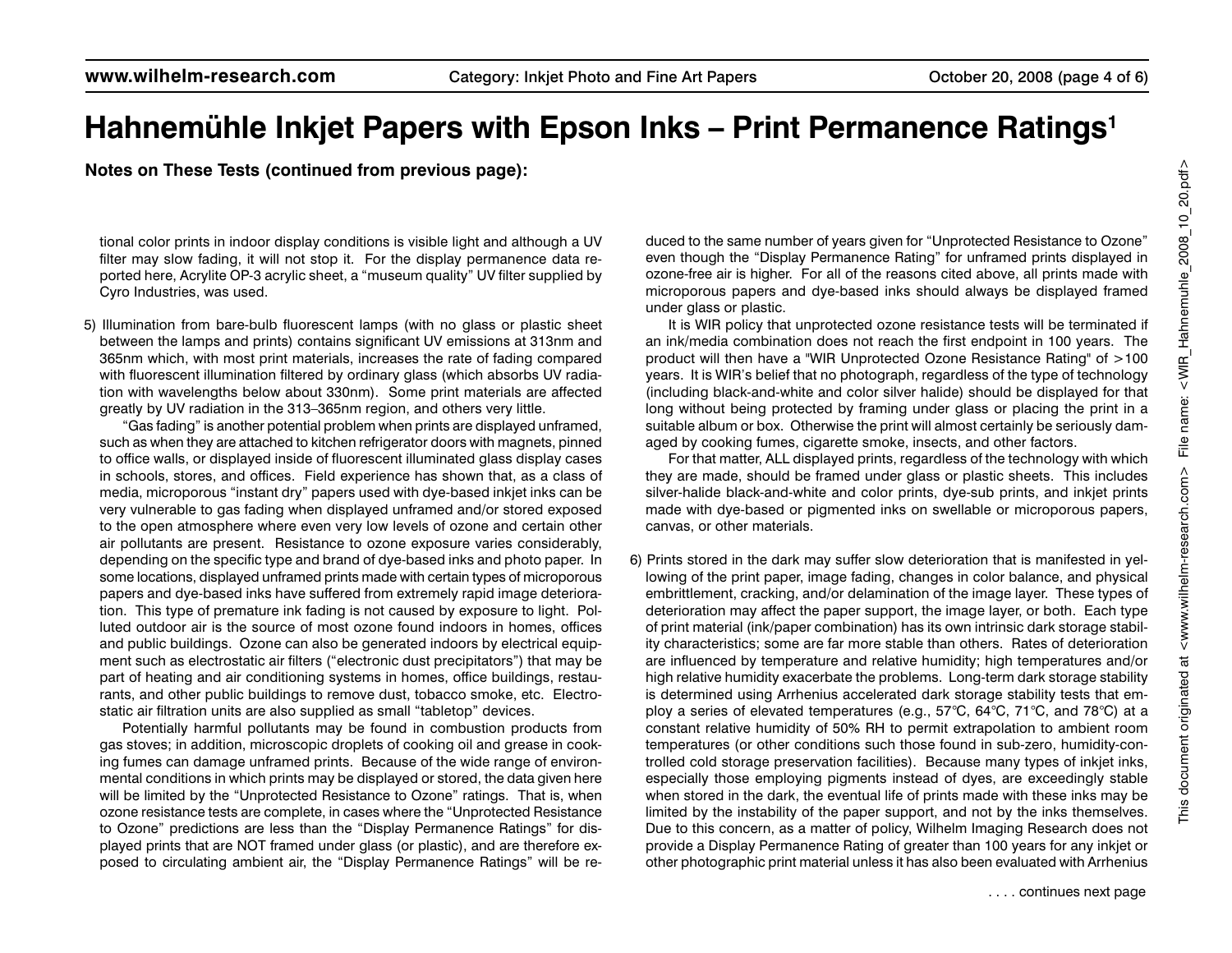**Notes on These Tests (continued from previous page):**

dark storage tests and the data indicate that the print can indeed last longer than 100 years without noticeable deterioration when stored at 73°F (23°C) and 50% RH. Arrhenius dark storage data are also necessary to assess the physical and image stability of a print material when it is stored in an album, portfolio box, or other dark place. The Arrhenius data given here are only applicable when prints are protected from the open atmosphere; that is, they are stored in closed boxes, placed in albums within protective plastic sleeves, or framed under glass or highquality acrylic sheet. If prints are stored, displayed without glass or plastic, or otherwise exposed to the open atmosphere, low-level air pollutants may cause significant paper yellowing within a relatively short period of time. Note that these Arrhenius dark storage data are for storage at 50% RH; depending on the specific type of paper and ink, storage at higher relative humidities (e.g., 70% RH) could produce significantly higher rates of paper yellowing and/or other types of physical deterioration.

7) Tests for "Unprotected Resistance to Ozone" are conducted with an accelerated ozone exposure test using a SATRA/Hampden Test Equipment Ltd. Model 903 Automatic Ozone Test Cabinet (with the test chamber maintained at 23°C and 50% RH and the ozone concenration in the accelerated test set at 5 ppm) and the reporting method outlined in: Kazuhiko Kitamura, Yasuhiro Oki, Hidemasa Kanada, and Hiroko Hayashi (Seiko Epson), "A Study of Fading Property Indoors Without Glass Frame from an Ozone Accelerated Test," *Final Program and Proceedings – IS&T's NIP19: International Conference on Digital Printing Technologies,* sponsored by the Society for Imaging Science and Technology, New Orleans, Louisiana, September 28 – October 3, 2003, pp. 415–419. WIR test methods for ozone resistance are described in: Michael Berger and Henry Wihelm, "Evaluating the Ozone Resistance of Inkjet Prints: Comparisons Between Two Types of Accelerated Ozone Tests and Ambient Air Exposure in a Home," *Final Program and Proceedings: IS&T's NIP20 International Conference on Digital Printing Technologies,* pp. 740–745, sponsored by the Society for Imaging Science and Technology, Salt Lake City, Utah, November 2004. Also available in PDF format from *<www.wilhelm-research.com> <WIR\_IST\_2004\_11\_MB\_HW.pdf>.*

It is WIR policy that unprotected ozone resistance tests will be terminated if an ink/media combination does not reach the first endpoint in 100 years. The product will then have a "WIR Unprotected Ozone Resistance Rating" of >100 years. It is WIR's belief that no photograph, regardless of the type of technology (including black-and-white and color silver halide) should be displayed for that long without being protected by framing under glass or placing the print in a suitable album or box. Otherwise the print will almost certainly be seriously damaged by cooking fumes, cigarette smoke, insects, and other factors.

For that matter, ALL displayed prints, regardless of the technology with which they are made, should be framed under glass or plastic sheets. This includes silver-halide black-and-white and color prints, dye-sub prints, and inkjet prints made with dye-based or pigmented inks on swellable or microporous papers, canvas, or other materials.

8) Changes in image color and density, and/or image diffusion ("image bleeding"), that may take place over time when prints are stored and/or displayed in conditions of high relative humidity are evaluated using a humidity-fastness test maintained at 86°F (30°C) and 80% RH. Depending on the particular ink/media combination, slow humidity-induced changes may occur at much lower humidities – even at 50–60% RH. Test methods for resistance to high humidity and related test methods for evaluating "short-term color drift" in inkjet prints have been under development since 1996 by Mark McCormick-Goodhart and Henry Wilhelm at Wilhelm Imaging Research, Inc. See: Mark McCormick-Goodhart and Henry Wilhelm, "New Test Methods for Evaluating the Humidity-Fastness of Inkjet Prints," *Proceedings of "Japan Hardcopy 2005" – The Annual Conference of the Imaging Society of Japan,* Tokyo, Japan, June 9, 2005, pp. 95–98. Available in PDF format from <www.wilhelm-research.com> <WIR\_JapanHardcopy2005MMG\_HW.pdf>

See also, Henry Wilhelm and Mark McCormick-Goodhart, "An Overview of the Permanence of Inkjet Prints Compared with Traditional Color Prints," *Final Program and Proceedings – IS&T's Eleventh International Symposium on Photofinishing Technologies,* sponsored by the Society for Imaging Science and Technology, Las Vegas, Nevada, January 30 – February 1, 2000, pp. 34–39. See also: Mark McCormick-Goodhart and Henry Wilhelm, "Humidity-Induced Color Changes and Ink Migration Effects in Inkjet Photographs in Real-World Environmental Conditions," *Final Program and Proceedings – IS&T's NIP16: International Conference on Digital Printing Technologies,* sponsored by the Society for Imaging Science and Technologies, Vancouver, B.C., Canada, October 15–20, 2000, pp. 74–77.

See also: Mark McCormick-Goodhart and Henry Wilhelm, "The Influence of Relative Humidity on Short-Term Color Drift in Inkjet Prints," *Final Program and Proceedings – IS&T's NIP17: International Conference on Digital Printing Technologies,* sponsored by the Society for Imaging Science and Technology, Ft. Lauderdale, Florida, September 30 – October 5, 2001, pp. 179–185; and: Mark McCormick-Goodhart and Henry Wilhelm, "The Correlation of Line Quality Degradation With Color Changes in Inkjet Prints Exposed to High Relative Humidity," *Final Program and Proceedings – IS&T's NIP19: International Conference on Digital*